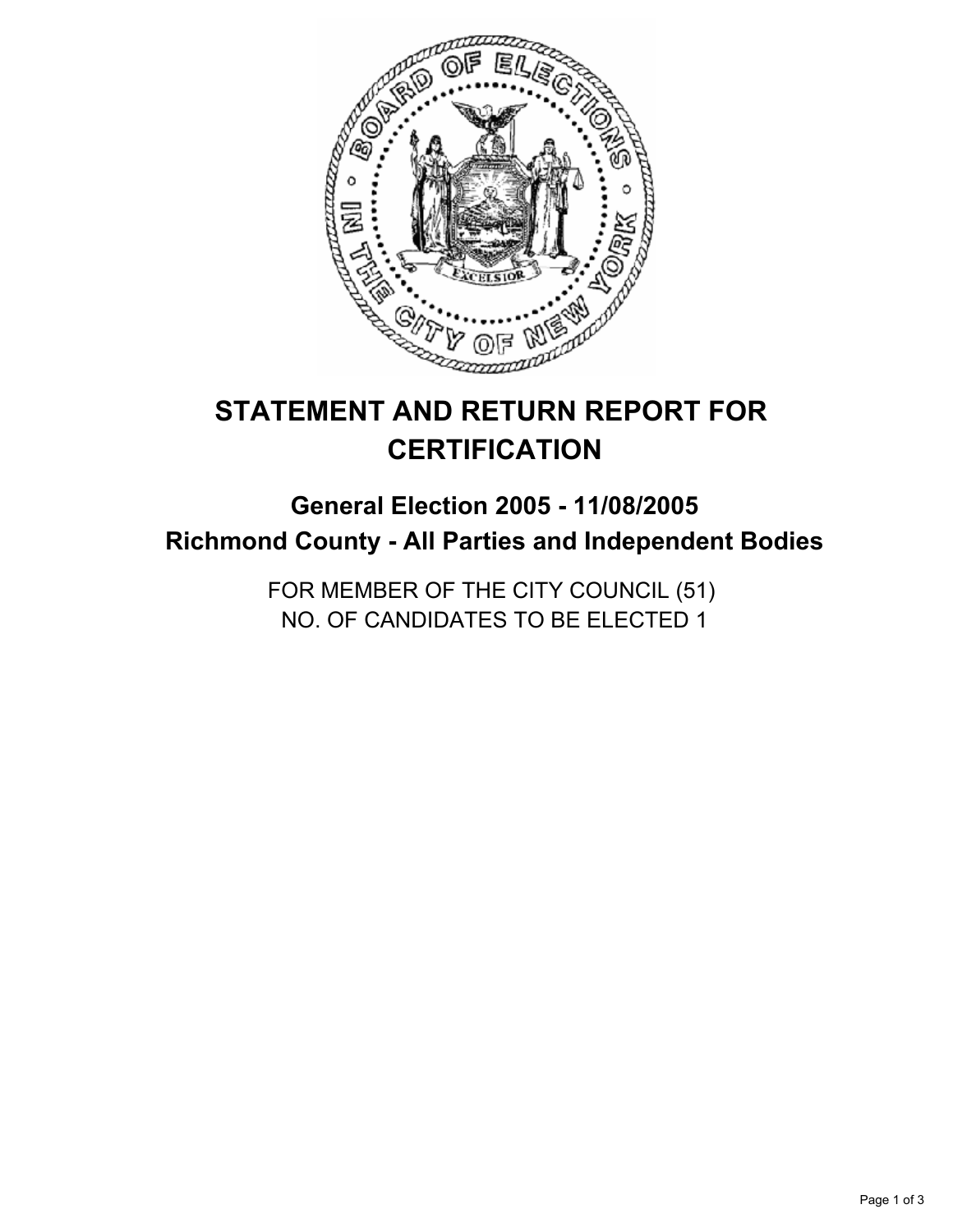

## **ASSEMBLY DISTRICT 60**

| PUBLIC COUNTER                 | 3,522 |
|--------------------------------|-------|
| <b>EMERGENCY</b>               | 0     |
| ABSENTEE/MILITARY              | 82    |
| <b>AFFIDAVIT</b>               | 28    |
| <b>TOTAL BALLOTS</b>           | 3,632 |
| ANDREW J LANZA (REPUBLICAN)    | 2,206 |
| CRAIG E SCHLANGER (DEMOCRATIC) | 490   |
| ANDREW J LANZA (INDEPENDENCE)  | 143   |
| ANDREW J LANZA (CONSERVATIVE)  | 274   |
| <b>TOTAL VOTES</b>             | 3,113 |
| <b>UNRECORDED</b>              | 519   |

### **ASSEMBLY DISTRICT 62**

| PUBLIC COUNTER                  | 21,133 |
|---------------------------------|--------|
| <b>EMERGENCY</b>                | 11     |
| ABSENTEE/MILITARY               | 496    |
| AFFIDAVIT                       | 173    |
| <b>TOTAL BALLOTS</b>            | 21,813 |
| ANDREW J LANZA (REPUBLICAN)     | 13,548 |
| CRAIG E SCHLANGER (DEMOCRATIC)  | 3,173  |
| ANDREW J LANZA (INDEPENDENCE)   | 797    |
| ANDREW J LANZA (CONSERVATIVE)   | 1,468  |
| ANTHONY CICCIADELLO (WRITE-IN)  |        |
| ANTHONY LICCIARDELLO (WRITE-IN) |        |
| MARIETTA CANNING (WRITE-IN)     | 4      |
| <b>TOTAL VOTES</b>              | 18,992 |
| <b>UNRECORDED</b>               | 2.821  |

## **ASSEMBLY DISTRICT 63**

| PUBLIC COUNTER                 | 5,792 |
|--------------------------------|-------|
| <b>EMERGENCY</b>               | 0     |
| ABSENTEE/MILITARY              | 151   |
| AFFIDAVIT                      | 53    |
| <b>TOTAL BALLOTS</b>           | 5,996 |
| ANDREW J LANZA (REPUBLICAN)    | 2,992 |
| CRAIG E SCHLANGER (DEMOCRATIC) | 1,480 |
| ANDREW J LANZA (INDEPENDENCE)  | 188   |
| ANDREW J LANZA (CONSERVATIVE)  | 274   |
| <b>TOTAL VOTES</b>             | 4,934 |
| <b>UNRECORDED</b>              | 1.062 |
|                                |       |